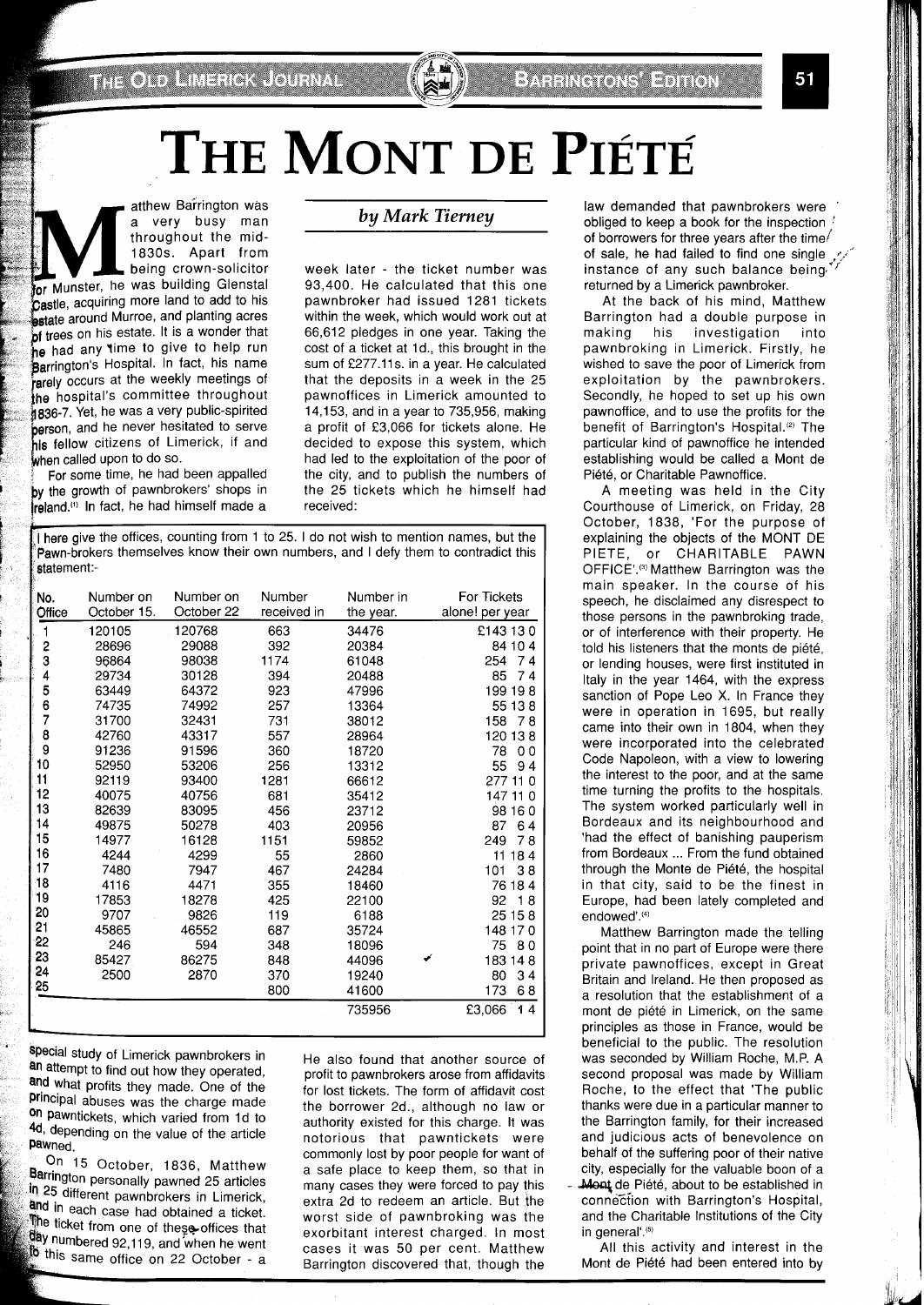52

THE ONDERWERD, COURNAL

Matthew Barrington with a view to relieving the financial situation at Barrington's Hospital. From the beginning, the hospital's finances were very unsatisfactory. It was a 'voluntary' hospital, depending on subscriptions mainly from the public. It is true that the Grand Jury allocated £200 per annum to the hospital, and certain other monies came in from government grants, though these latter never exceeded £100 per annum. One of the main sources of income was the money received from 'charity sermons', preached in the Protestant and Catholic churches of the city each year. In 1835, the sum raised in this way came to £183. 9s.<sup>(6)</sup> All this helped, but the Barrington's committee was never able to balance its books. By the year 1837, the hospital was in debt to the tune of £600.

A meeting was held by the committee in the boardroom on 20 June, 1837, when the following resolution was passed:

'We deem it, therefore, right to acquaint our worthy brother governor, Matthew Barrington, with the circumstances in which we stand, but we will use every exertion to maintain this Institution in the mean time, and we rely on his cooperation and talents to assist us on his arrival here for the approaching Assizes,<sup>(7)</sup> **to create such means as will place our finances in a flourishing condition,** and we defer applying to the Committee of the Mont de Piete or to the Government for aid, until such time as the matters connected therewith are taken fully into consideration.<sup>(8)</sup>

This was an obvious reference to obtaining funds from the Mont de Piete. Work began on the building of the new pawnoffice, near the hospital on the green fronting Mary Street, in November, 1836. On 22 March, 1837, an advertisement was inserted in the Limerick Chronicle, which contained the following information:

#### 'MONT DE PIETE,

#### or

Charitable Pawn Office, for the support of Barrington's Hospital and City of Limerick Infirmary

"This establishment being now in full operation, it is particularly requested by the Committee of Direction, that those persons who have already invested money in its Capital Stock, or who intend to do so, may, without delay, send for their debentures, which are now ready for delivery at the Private Office, every day from 10 to 3'.<sup>"(9)</sup>

Business had, in fact, begun on 13 March, 1837. The building itself was very picturesque, in classical style, on the lines of the Temple of Vesta, with a cupola, pillars, railing and small grass enclosure. The Limerick Mont de Piété had its own tokens or pledges, in the

**Experiments Edition** 

#### **ADDRESS**  $\mathop{\rm AN}$  .

to

## THE INHABITANTS OF LIMERICK

**On THE OPESINC OF' THE** 

## MONT DE PIÉTÉ,

## CHARITABLE PAWN OFFICE,

0R

FOR THE SUPPORT OF BARRINGTON'S HOSPITAL, IN THAT CITY,

#### BY M. BARRINGTON, ESQ.

## DUBLIN: BLIN:<br>10, ABB<br>1836.

\\-II,l,I.J>I IIO1,DEK In, ABBEY **STREET,** 

**1838.** 

#### Matthew Barrington's address on the opening of the Mont de Piété, 1836.

form of coins. A set of by-laws, with rules and regulations for the government of the Mont de Piété, or Charitable Pawn Office, Limerick, was approved by Dublin Castle. An inspector and secretary, Archibald Douglas, was appointed, and a board of directors set up, with J.N. Russell and Philip McArdell as principal directors. The by-laws covered a number of items:

Internal Management

- Capital
- Rate of Interest

Operations of the Establishment Sales of Pledges

Branches(10)

Matthew Barrington took a very optimistic view of the working of the Limerick Mont de Piété, and sent a petition to the House of Commons, London, describing how it worked, and asking for the approval of Parliament on the scheme. In the course of this petition,<sup>(11)</sup> Matthew Barrington said that he:

'had caused suitable buildings to be

erected at his own expense, and sent competent persons to Paris to obtain the necessary information as to the mode of conducting the MONT DE PIETE of that city. Such persons having made themselves conversant with the system of management there, the Limerick MONT DE PIETE opened, was under their management, in the month of March last (i.e. 1837). A capital of £4,000 was raised by debentures, bearing interest at £6 per cent. and the business of the establishment commenced on 13 March last; it has now been more than eight months in operation, and your petitioner is most happy in stating to Your Honourable House (i.e. the Parliament) that its success has been most complete ... During the short period that the Limerick MONT DE PIETE has been at work, 70,000 pledges have been received into its magazines, upon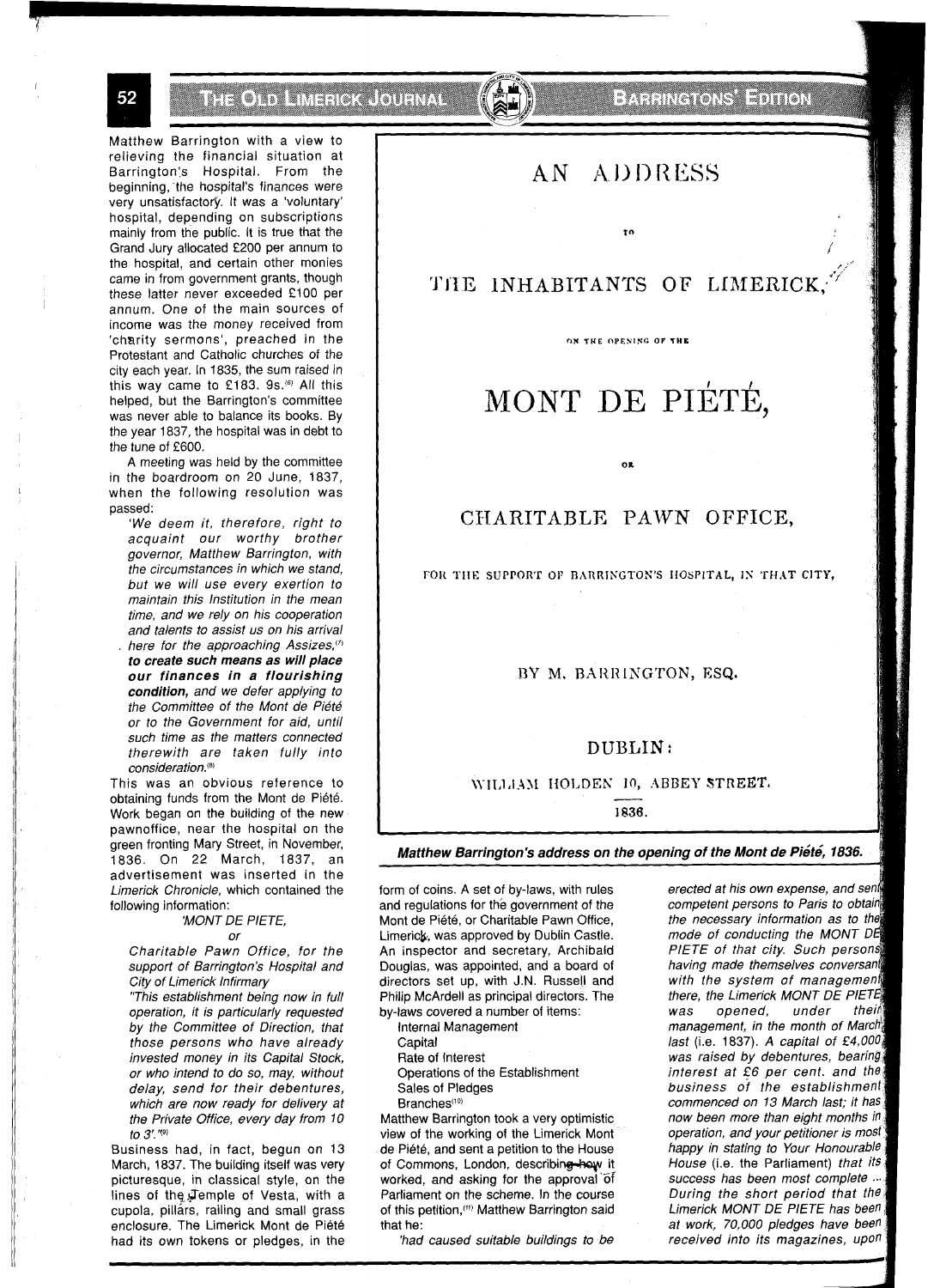## THE OLD EMERIC COURNAL

### E A FINGLONS ET TOT

which the sum of £13,000 has been lent. Of this number, *51,000* have been released, for which the sum of *f8,OOO* has been received back ... The rate of interest charged in this establishment is but **one** farthing for a shilling in the month, and no charge for tickets or duplicates ...

Towards the conclusion of the petition Matthew Barrington stated:

'Your petitioner has great pleasure in stating to Your Honourable House that already the poor, not of Limerick alone, but of the surrounding country, are rapidly becoming aware of the advantages held out by the "Mont de Piété", that they crowd to it in numbers to avail themselves, not for the advantage of the lower rate of interest alone, but from the satisfaction of knowing that the profits are employed for their own advantage, by supplying funds for the support of an hospital built for their relief'.<sup>(12)</sup>

However, Matthew Barrington's hope of the Mont de Piété becoming a moneyraising venture for the hospital were never realised. It is difficult to state precisely what went wrong. Maurice Lenihan, who lived in Limerick at the time, and was a shrewd observer of the social scene, maintained that 'The Mont de Piété like other useful local institutes, fell from its, original purposes in consequence of gross neglect'.(13) It is possible that the very name of 'mont de piété' was off-putting, being foreign and strange to the people of Limerick. It was a pity that Matthew Barrington did not find a more Irish-sounding title for his charitable pawn office. But the most telling point of all in the history of the Mont de Piete is that it failed to put out of business the twenty-five licensed pawnoffices in Limerick. In fact, as one observer put it 'the business in such establishments has not declined, nor has



the number of them lessened, on the contrary it has gone on increasing since then'.('4' As a result of these and other factors, the Mont de Piété failed to make a profit. From 1837 to 1841, the total number of pledges received since the opening of the establishment was 460,895. The amount lent on pledges in the four years was £78,595. 9s. Od, whereas the amount received for released articles was £71,005, 8s. 7d., thus making a loss of £7,590. 8s.  $7d.$ <sup>(15)</sup> Indeed, the whole venture was a disaster and only added to the financial problems of the governors of Barrington's, as they were held responsible for paying the ground rents and other taxes relating to

the Mont de Piété. One wonders if Matthew Barrington had put the money expended on building the Mont de Piété into the hospital funds, would it have helped the governors to solve their financial problems. Certainly it would have helped to wipe out the debt of £ 1400 which was outstanding in November, 1840.

There is, however, one other angle which has to be considered when looking at the Limerick Mont de Piété experiment. This is the historical angle. Matthew Barrington was not the only person in Ireland trying to alleviate the lot of the poor at this time. The government was well aware of the sufferings and misery of thousands of Irish people, who did not have the means of a proper livelihood. It is true that the majority of those in dire want lived in the country, rather than in the towns and cities. At the very time that Matthew Barrington was establishing his Mont de Piete, the Dublin Castle authorities were setting up a new Poor Law system, based on the Workhouse. The country was to be divided into 100 Unions, and a workhouse was to be built in each union to house 1000 people each. George Nicolls was the man who devised this scheme, which was inspired by the English workhouse system. All government monies were being diverted into the building of these workhouses throughout Ireland between 1839 and 1845. The committee of Barrington's Hospital hoped to get some of the money collected under this new Poor Law, and called the 'Poor Law Rate'.

Thus, on 7 December, 1840, the committee of Barrington's Hospital wrote to the Assistant Poor Law Commissioners in Dublin Castle:

'In accordance with the Resolutions passed on the *30* November, *1840,*  when you attended our Board meeting, we beg to lay before you



A drawing of Barrington's Hospital and the Mont de Piété by the architect, William O'Hara.

53